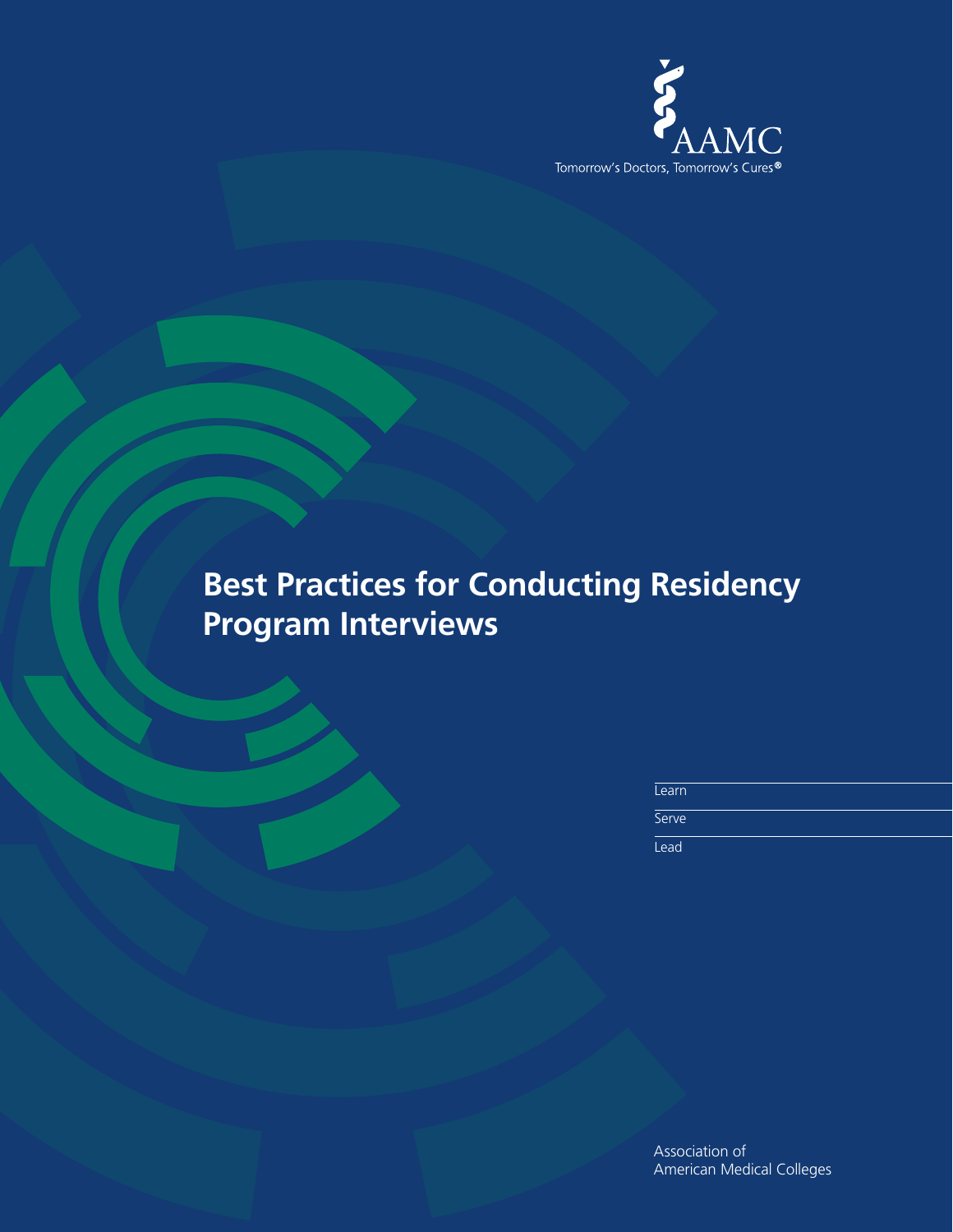September 2016

Association of American Medical Colleges Washington, D.C.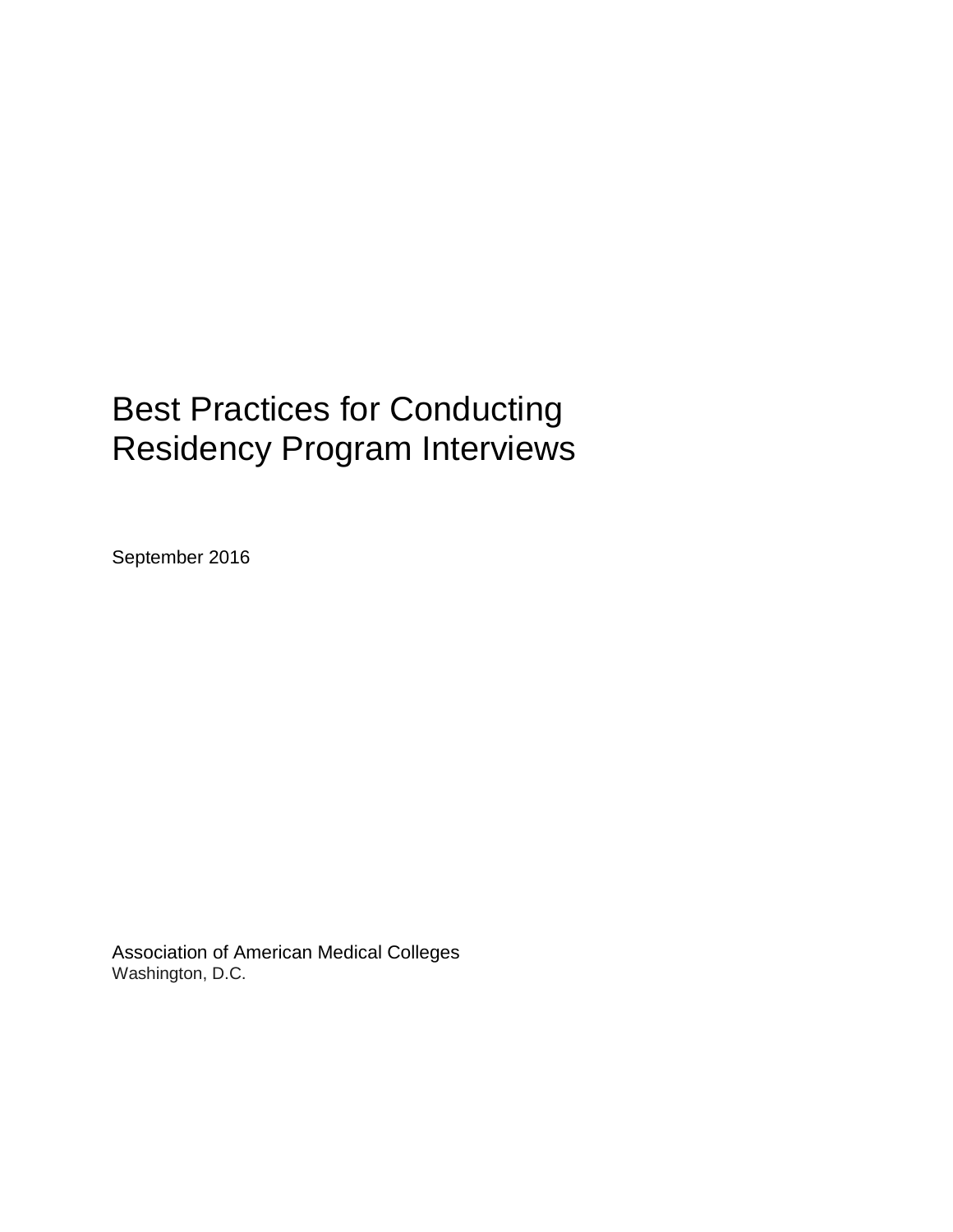This is a publication of the Association of American Medical Colleges. The AAMC serves and leads the academic medicine community to improve the health of all. [www.aamc.org.](http://www.aamc.org/)

© 2016 Association of American Medical Colleges. May not be reproduced or distributed without prior written permission. To request permission, please visit www.aamc.org/91514/reproductions.html.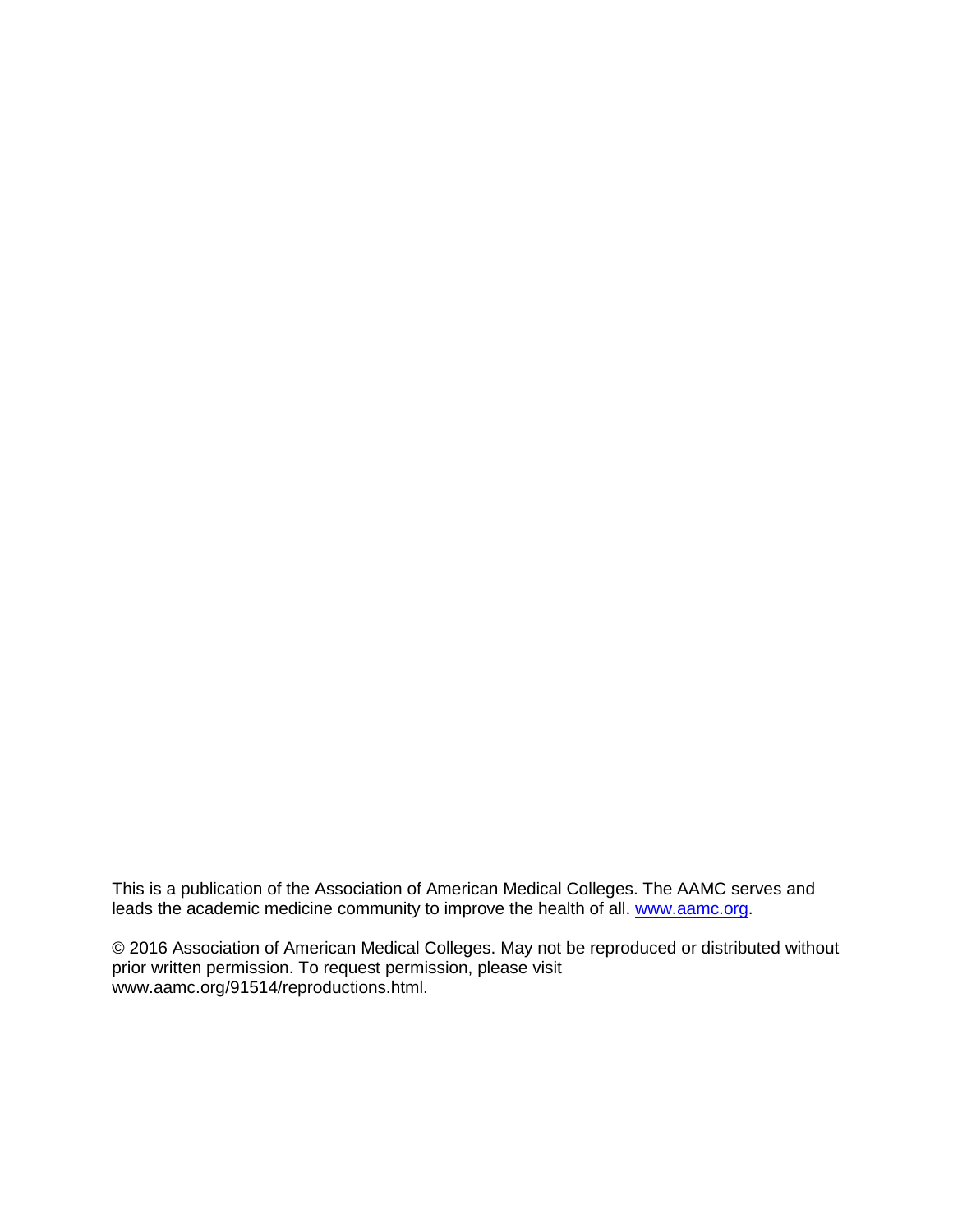

# **Contents**

| Section 1: Structuring Your Interview Process—A Program Director's Guide  8   |  |
|-------------------------------------------------------------------------------|--|
| Section 2: The Resident Applicant Interview—A Practical Guide for Faculty  14 |  |
|                                                                               |  |
|                                                                               |  |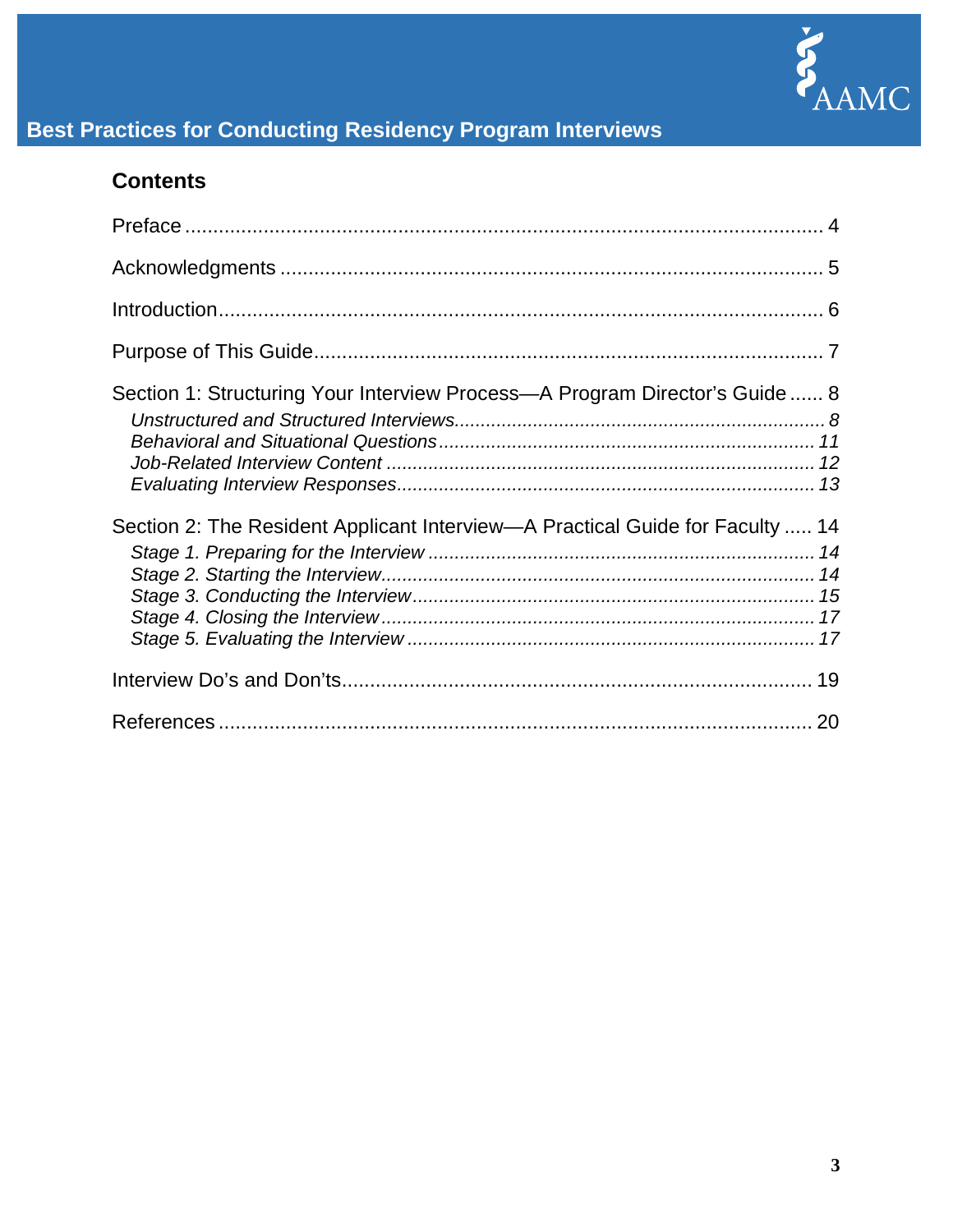

### <span id="page-4-0"></span>**Preface**

The AAMC is pleased to share the *Best Practices for Conducting Residency Interviews* guide with you. Our colleagues in the graduate medical education (GME) community have identified the need for additional resources and guidance related to residency interviews, and we hope this resource helps meet those needs.

We value your input on the usefulness and relevance of this guide and other potential GME interview and selection resources. Please send your feedback to [residencyselection@aamc.org.](mailto:residencyselection@aamc.org) We look forward to hearing from you.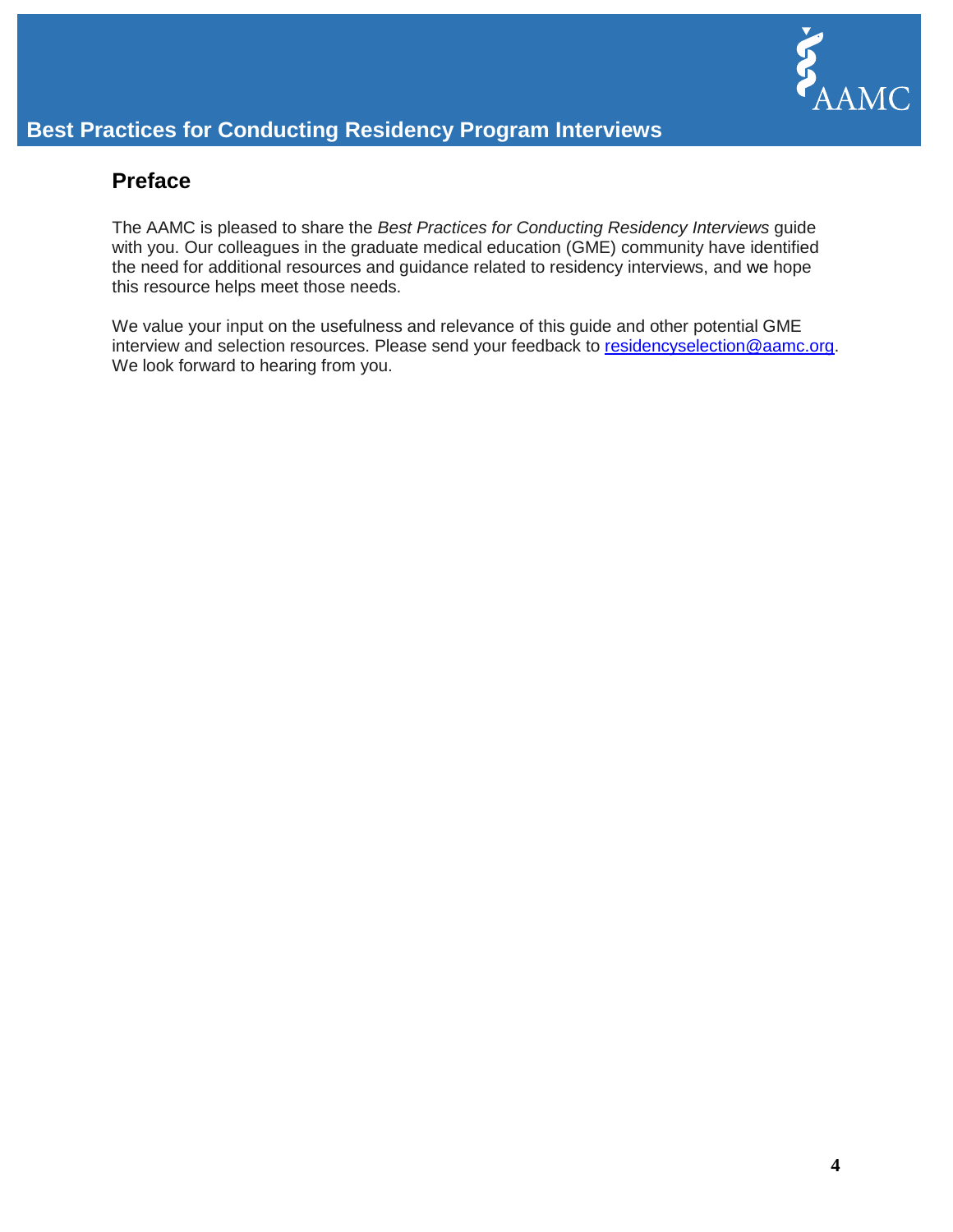

### <span id="page-5-0"></span>**Acknowledgments**

The authors wish to acknowledge the feedback and helpful advice we received from several members of the GME community: Bruce Blumberg, MD, retired designated institutional officer (DIO), Northern California Kaiser Permanente; Tsveti Markova, MD, DIO, Wayne State University School of Medicine; Mary Njoku, MD, DIO, University of Maryland Medical Center; Anthony Ogburn, MD, program director for obstetrics/gynecology, University of Texas Rio Grande Valley School of Medicine; and Frederick Schiavone, MD, DIO, Stony Brook University Hospital System.

We would also like to thank Laura Fletcher for her contributions in developing and drafting this guide; the following AAMC staff for their substantive feedback on earlier drafts: Heather Alarcon, Cori Ast, Gabrielle Campbell, Laura Castillo-Page, Malika Fair, Stephen Fitzpatrick, Thomas Geiger, Atul Grover, Lisa Howley, Joshua Jacobs, Bill Mallon, Janis Orlowski, Renee Overton, Elisa Siegel, and Geoffrey Young; and Editorial Services and Creative Services for their developmental and editorial guidance and support.

> *John Prescott, MD, Chief Academic Officer Dana Dunleavy, PhD, Director, Admissions and Selection Research Amy Addams, Director, Student Affairs, Strategy, and Alignment*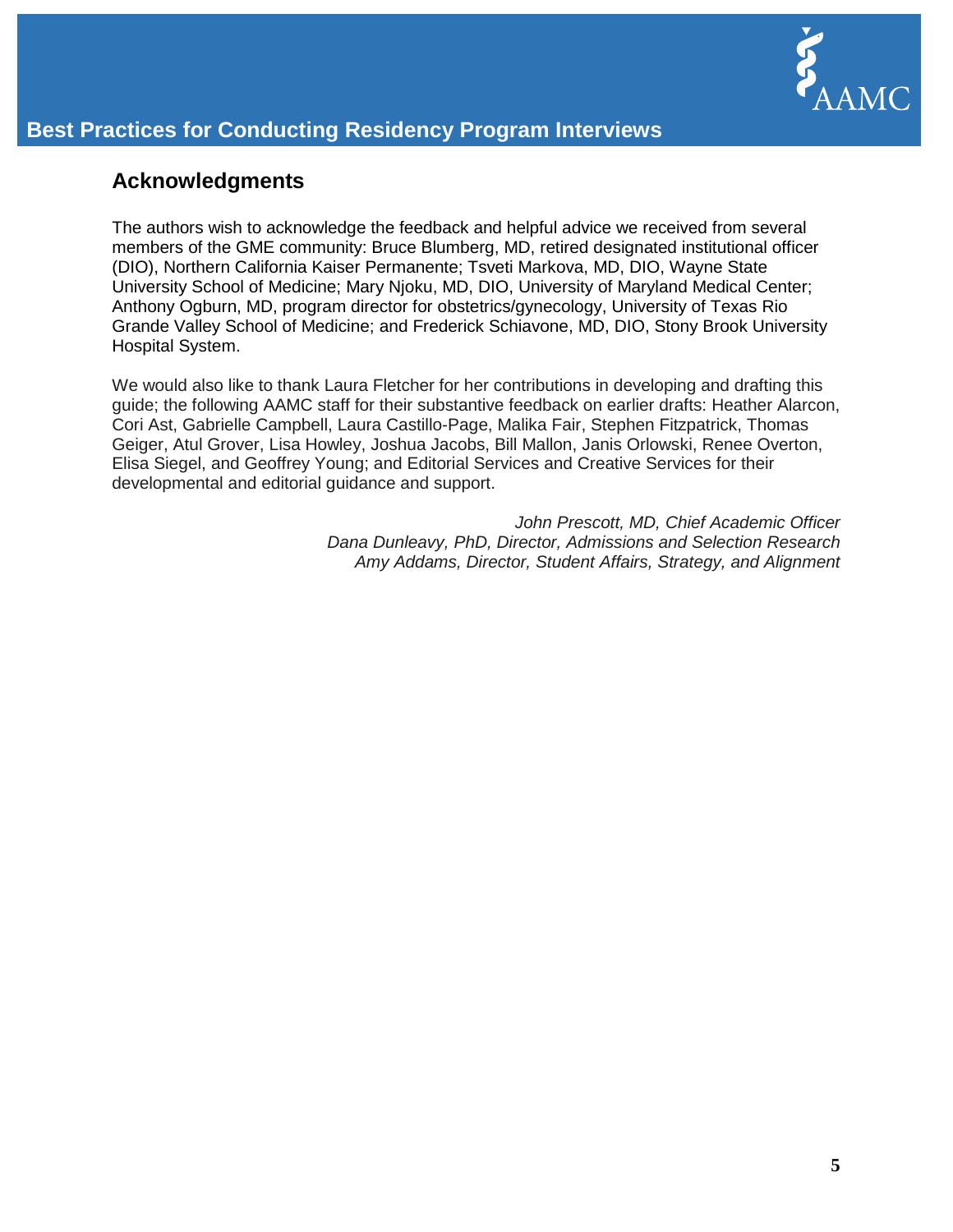

### <span id="page-6-0"></span>**Introduction**

As part of its **Optimizing GME initiative**, the Association of American Medical Colleges (AAMC) is focusing on enhancing the transition to residency for all stakeholders, including residency programs, applicants, medical educators, and student advisors. A recent [AAMC survey of](https://members.aamc.org/eweb/DynamicPage.aspx?Action=Add&ObjectKeyFrom=1A83491A-9853-4C87-86A4-F7D95601C2E2&WebCode=ProdDetailAdd&DoNotSave=yes&ParentObject=CentralizedOrderEntry&ParentDataObject=Invoice%20Detail&ivd_formkey=69202792-63d7-4ba2-bf4e-a0da41270555&ivd_cst_key=00000000-0000-0000-0000-000000000000&ivd_cst_ship_key=00000000-0000-0000-0000-000000000000&ivd_prc_prd_key=901595DD-CB6E-47E8-ADA8-A65673A7899D)  [program directors](https://members.aamc.org/eweb/DynamicPage.aspx?Action=Add&ObjectKeyFrom=1A83491A-9853-4C87-86A4-F7D95601C2E2&WebCode=ProdDetailAdd&DoNotSave=yes&ParentObject=CentralizedOrderEntry&ParentDataObject=Invoice%20Detail&ivd_formkey=69202792-63d7-4ba2-bf4e-a0da41270555&ivd_cst_key=00000000-0000-0000-0000-000000000000&ivd_cst_ship_key=00000000-0000-0000-0000-000000000000&ivd_prc_prd_key=901595DD-CB6E-47E8-ADA8-A65673A7899D) conducted as part of this effort indicated that they evaluate a wide variety of information about applicants—including experiences, academic metrics, and other attributes and competencies—when creating rank order lists. The same survey found that characteristics such as professionalism, integrity, interpersonal and communication skills, and reliability and dependability are among the most important ones.

Program directors also reported that the residency interview is one of the most common and important tools used in ranking applicants but that significant variability exists in how applicants are interviewed across programs and specialties. While many resources are available to help applicants prepare for interviews (for example, [AAMC Careers in Medicine](https://www.aamc.org/cim/residency/application/interviewing/) and the [American](https://www.acponline.org/membership/medical-students/residency/preparing-for-residency-interviews/guidelines-for-the-residency-interview-process)  [College of Physicians Guidelines for the Residency Interview Process\)](https://www.acponline.org/membership/medical-students/residency/preparing-for-residency-interviews/guidelines-for-the-residency-interview-process), fewer resources exist for interviewers. Additionally, though physicians receive considerable training on how to interview patients, interviewing applicants is different in purpose, design, and implementation.

When this gap was identified, the AAMC sought to summarize best practices and assemble this guide to help program directors quickly understand their options for enhancing the interview process. Our hope is that the guide will serve as a helpful and useful introduction to interview practices and processes that can be used to improve consistency and better predict resident performance.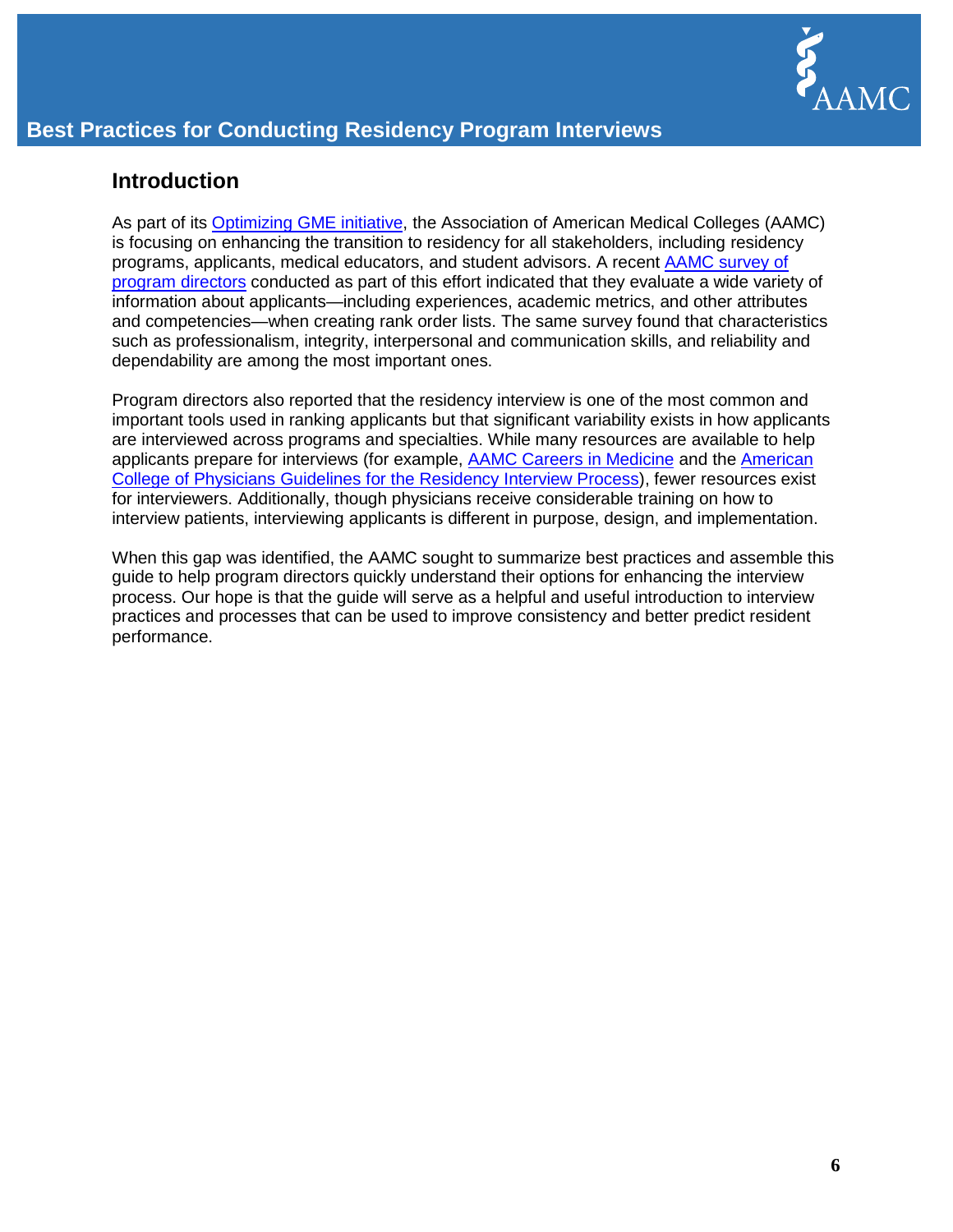

# <span id="page-7-0"></span>**Purpose of This Guide**

This guide describes interview best practices to assist with implementing valid and fair interview processes. Any enhancements in the interview process, including components of interview structure and interviewer training, will enable programs to make more informed decisions that contribute to the increased likelihood of success and compatibility for both the programs and the applicants.

The information in this guide is divided into two sections:

- **Section 1: Structuring Your Interview Process—A Program Director's Guide** provides an overview of the current state of research and best practices in selection interviews
- **Section 2: The Resident Applicant Interview—A Practical Guide for Faculty** provides practical information on conducting interviews, including helpful tips and traps to avoid.

While residency programs use many sources of information to evaluate and rank applicants, this guide focuses specifically on interviews. It does not include information about developing and integrating other common assessments (for example, work samples and OSCEs) into the selection process.

On a related note, residency programs use interview days for multiple purposes. In addition to the formal interviews, common interview day activities include recruitment activities such as meals with current residents and faculty, question and answer sessions, and campus or city tours. These more informal activities and interactions with house and program support staff yield valuable information about applicants' interpersonal and communication skills and play an important role in helping programs—and applicants—determine whether there is a good fit between the applicant and the program. While there are good practices for planning informative, effective, and enjoyable interview days—such as doing advance work to ensure everyone involved shares a common understanding of what the program seeks in applicants and implementing feedback mechanisms that enable everyone involved to share relevant information—this guide focuses specifically on best practices for the formal interview component of the day.

Finally, many institutions provide interviewer resources and guidance that complement the material in this guide. Program directors and interviewers are encouraged to explore those resources. Before modifying the interview process, the designated institutional official, program director, and legal counsel should be consulted about the institution's and the program's interview policies and requirements.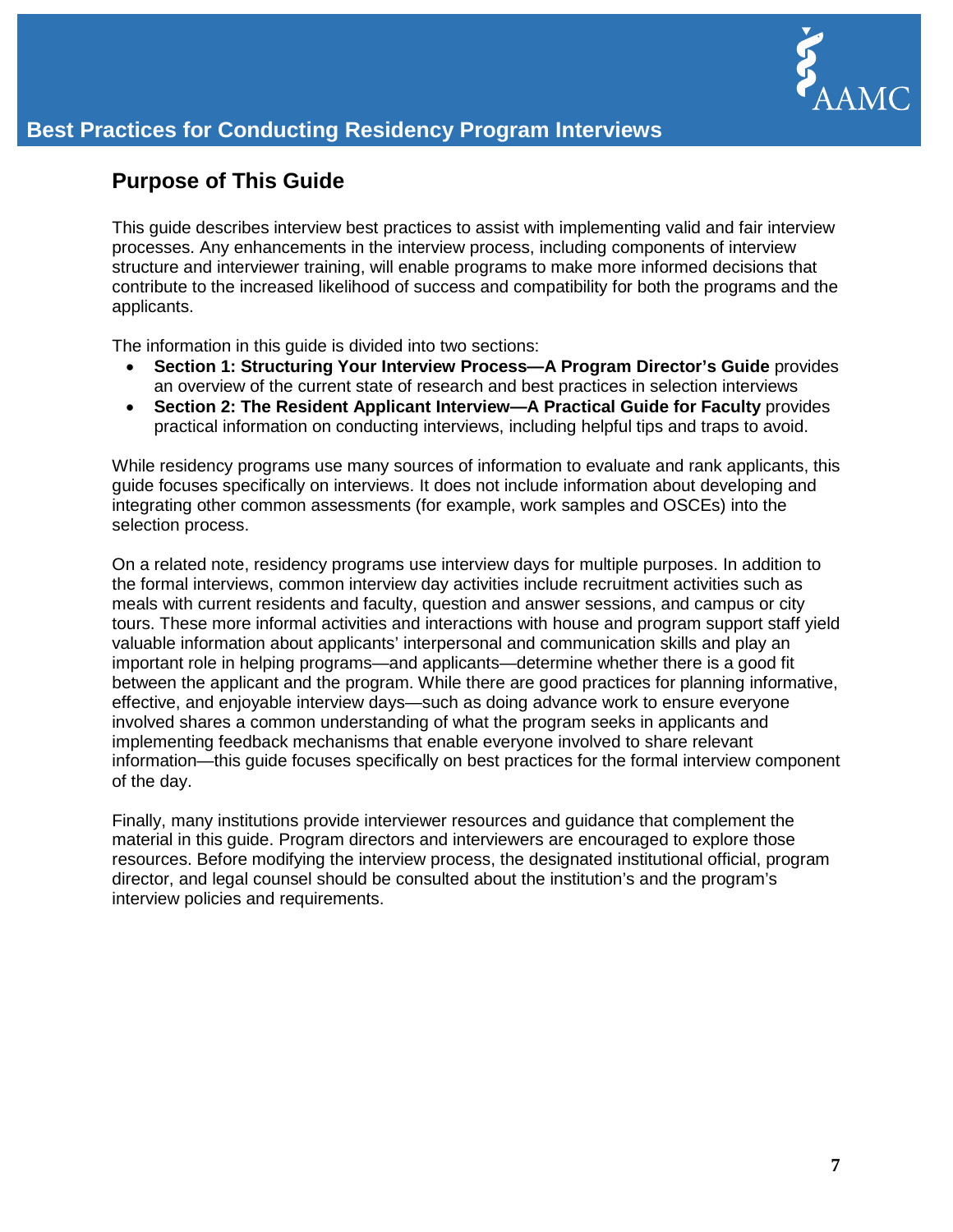

## <span id="page-8-0"></span>**Section 1: Structuring Your Interview Process***—***A Program Director's Guide**

This section provides an overview of interview structure and the current state of interview research.

Interviews are a valuable way to assess whether an applicant demonstrates the personal characteristics that are critical for success as a resident in a specific program and fit within the program's mission and goals. [1](#page-8-2)

Selection interviews may vary on a number of dimensions and may:

- be structured or unstructured.
- use behavioral or situational questions,
- assess job-related content, including technical (medical and clinical knowledge and procedural skills) and nontechnical (interpersonal skills, professionalism) topics, and
- use rating scales to evalaute responses.

#### <span id="page-8-1"></span>**Unstructured and Structured Interviews**

*Unstructured interviews* are characterized by discretionary content (that is, no preselected questions) and an unstandardized evaluation process (that is, no question-specific scoring system).

*Structured interviews* are characterized by any enhancement of the interview designed to improve reliabiity and validity by increasing standardization. Research on employment

 $\overline{a}$ 

#### **Defining "fit" in the context of residency selection**

Fit is often reported as one of the most important factors in the residency selection process by program directors and applicants. However, there isn't a common definition of fit in the medical education literature. Programs should discuss the definition of fit in the context of their program's mission, goals, and learning environment.<sup>1</sup> For the purposes of clarity, in this guide, we identify two dimensions of fit:

*Person-organization fit* refers to compatibility between an applicant's personality, attitudes, work and learning style/preferences, and goals and the organization's culture.

*Person-job fit* refers to compatibility between an applicant's competencies, knowledge, skills, abilities, and other attributes and the competencies and characteristics required to learn and perform the job successfully.

interviews has identified two categories of components of structure: those that influence interview *content* and those that influence the *evaluation process*.

• *Content-related components* of structure are any enhancements that increase the standardization of the interivew content, such as asking questions that are job-related and asking the same questions to all applicants.

<span id="page-8-2"></span><sup>1.</sup> For example, the missions and goals of a residency program or institution may include a desire for residents to focus on research, urban or rural practice, underserved communitites, or academic or community leadership.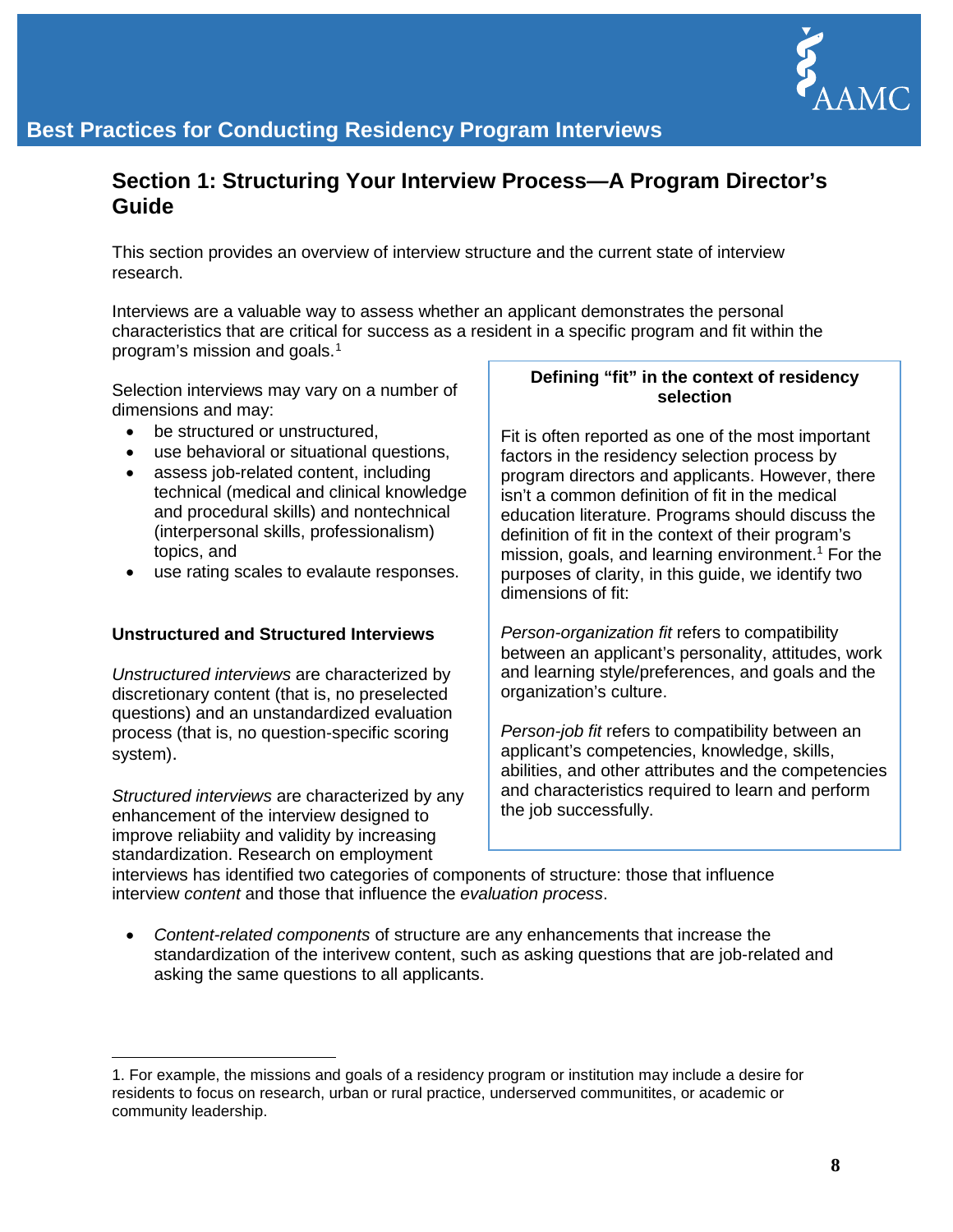

• *Evaluation-related components* of structure are any enhancements that increase standardization of the evaluation process, such as using rating scales to evaluate the interview and training interviewers on evaluation procedures.

*Research consistently shows that structured interviews have higher levels of reliability, validity, and fairness, including smaller group differences, [2](#page-9-0) than unstructured interviews.*

Table 1 lists the content- and evaluation-related components of structure and the effects of each on the interview's reliability, validity, and fairness and the applicant reactions to the interview. As shown in the figure, the effects of each component differ. For example, including questions that are job-related increases validity, fairness, and positive applicant reactions, whereas limiting probing questions increases validity and fairness, but may lead to negative applicant reactions.

When thinking about how to introduce structure into the interview process, programs should select the components of structure that best match its selection goals and operational constraints. Not all components of structure need to be implemented in order to improve interview results. Even making modest increases in structure can have a positive effect on the reliability and validity of interview results while maintaining positive reactions from applicants.

 $\overline{a}$ 

<span id="page-9-0"></span><sup>2.</sup> Research in this area investigates differences by race/ethnicity, gender, and disability.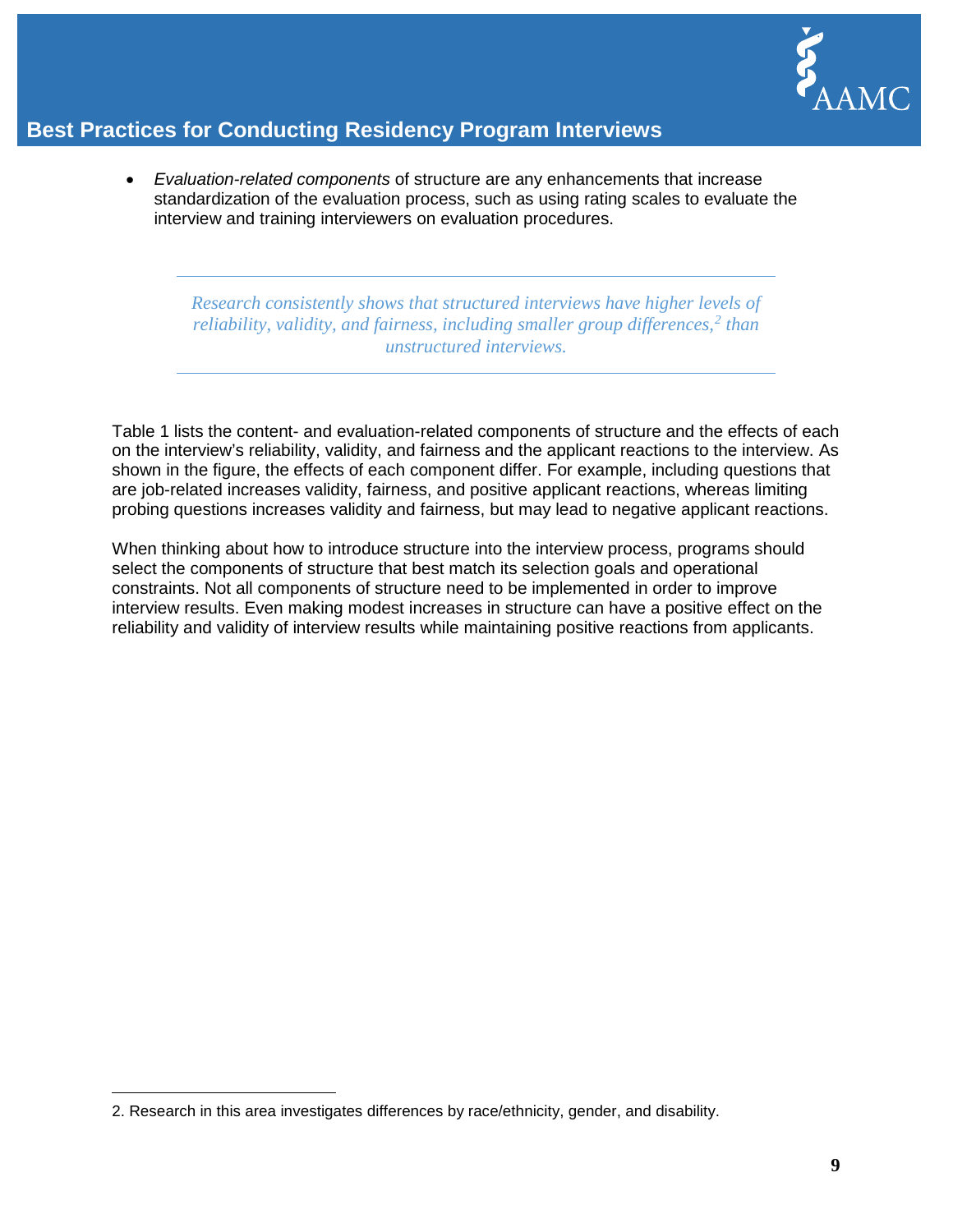

**Table 1. The Effects of Components of Structure on Reliability, Validity, Fairness, and Applicant Reactions**

| <b>Content</b>                                                        | <b>Reliability</b> | <b>Validity</b> | <b>Fairness</b> | <b>Applicant</b><br><b>Reactions</b> |
|-----------------------------------------------------------------------|--------------------|-----------------|-----------------|--------------------------------------|
| Ask questions that are job-related                                    |                    | $\div$          | $+$             | $\ddot{}$                            |
| Ask all applications questions that cover the<br>same topics          | $\ddot{}$          | +               | ÷               |                                      |
| Limit probing questions                                               | $\ddot{}$          | $\ddot{}$       | $\ddot{}$       |                                      |
| Use behavioral or situational questions                               | +                  | $\ddot{}$       | +               |                                      |
| Use a longer interview                                                | $\ddot{}$          | $\div$          |                 |                                      |
| Have no access to applicant information<br>before or during interview | +                  |                 | $\div$          |                                      |
| Have applicants not ask any questions                                 | $\ddot{}$          |                 |                 |                                      |
|                                                                       |                    |                 |                 |                                      |
| <b>Evaluation</b>                                                     |                    |                 |                 |                                      |
| Rate each answer or use multiple rating<br>scales                     | $\ddot{}$          | $\ddot{}$       |                 |                                      |
| Use defined rating scales                                             | $\ddot{}$          | $\div$          | $+$             |                                      |
| Take detailed notes                                                   | +                  | $\ddot{}$       | $\div$          |                                      |
| Use multiple interviewers                                             | $\ddot{}$          | $\div$          | $\ddot{}$       |                                      |
| Use the same interviewers for all applicants                          | +                  |                 |                 |                                      |
| Have no discussion between interviews                                 |                    |                 | $\ddot{}$       |                                      |
| <b>Train interviewers</b>                                             | +                  | $\ddot{}$       | $\div$          | $\ddot{}$                            |
| Use formulas to create interview total<br>scores                      | $\ddot{}$          | $\ddot{}$       | $\ddot{}$       |                                      |

*Notes: "+" means overall positive effect, "*–*" means overall negative effect, and blank cells mean insufficient research on the effect of the enhancement.* **Reliability** *refers the extent to which the evaluation process is consistent and candidate responses are evaluated consistently.* **Validity** *refers to the accuracy of inferences made from interview scores.*

*Source: Adapted from Campion et al. (1997) and Levashina et al. (2014).*

*Incorporate standard interview questions and evaluation processes when conducting high-stakes resident interviews.*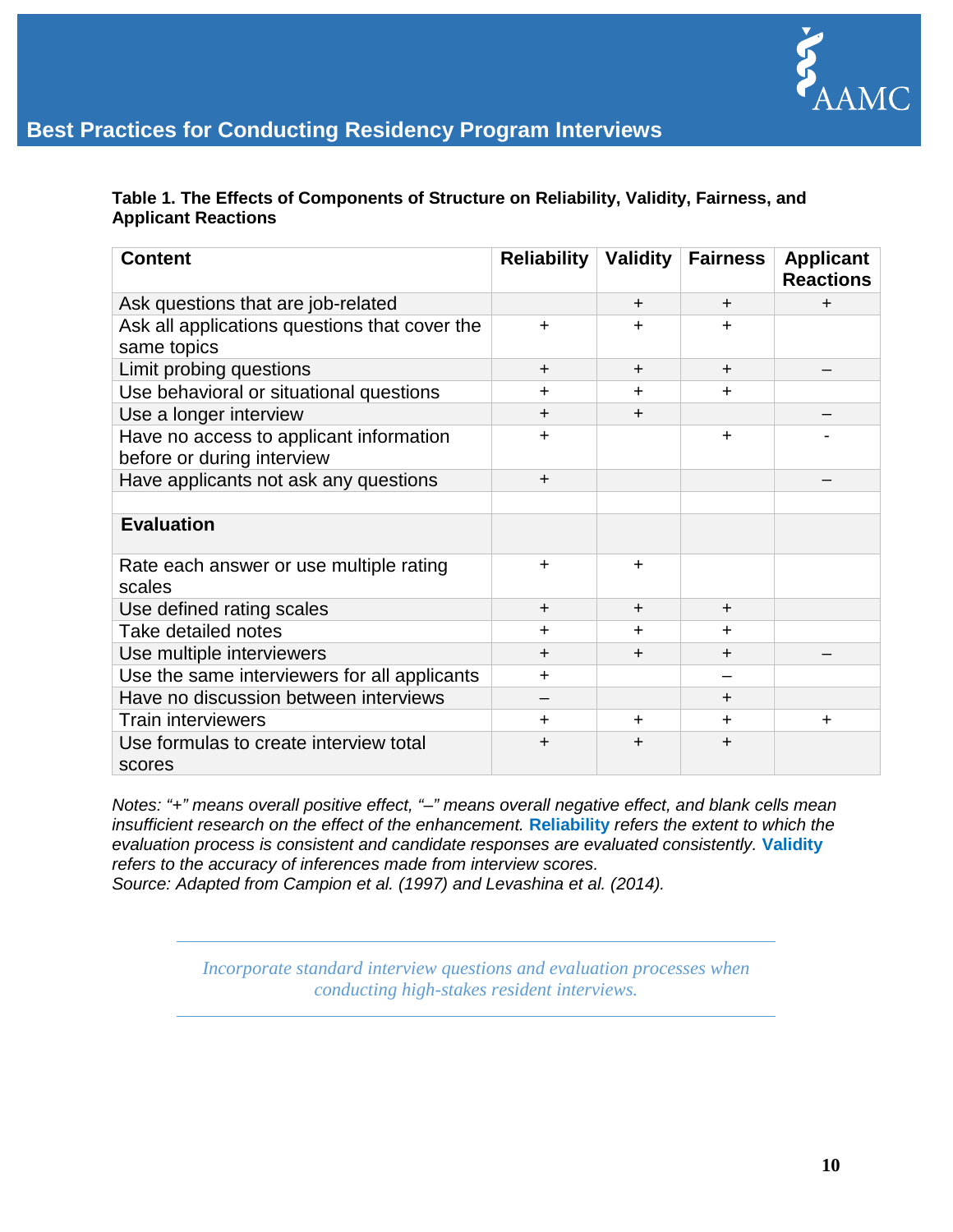

#### <span id="page-11-0"></span>**Behavioral and Situational Questions**

There are many types of interview questions. Two of them—behavioral and situational questions—have been widely studied and are considered relatively structured.



**Behavioral questions** are based on the premise that past behavior predicts future behavior. They ask applicants to describe what they did in a previous context (typically, in previous jobs, at school, or in volunteer experiences) that are related to situations they may face in the job for which they are interviewing. Past-behavior questions often ask an applicant to describe a specific situation, the behavior or action they took, and the outcome or consequence of that behavior.

*Example: Please describe a time when you observed a member of the medical team that you were working with behave in a manner that was inconsistent with an established protocol. Explain what the situation was, what actions you took, and the outcome.*

**Situational questions** are based on the premise that intentions predict future behavior. They pose hypothetical situations that might occur on the job and ask applicants to describe how they would respond in the situations.

*Example: I'd like you to imagine that you are on your morning rounds. The chief resident describes a difficult case that you and another PGY-1 worked on earlier in the week and compliments your handling a difficult situation. In doing so, she gives you sole credit and fails to mention that your colleague played a major role. What would you do?*

Research on the type of interview questions suggests that both behavioral and situational

questions have strong psychometric properties; however, they may be measuring slightly different constructs. Behavioral questions may primarily measure experiences and some personality traits, while situational questions may measure job knowledge. Both types of questions are reliable and are valid predictors of future job performance, with behavioral questions having slightly higher validity. Some research suggests that past-behavior questions may be slightly more resistant to faking and have slightly lower group differences than situational questions.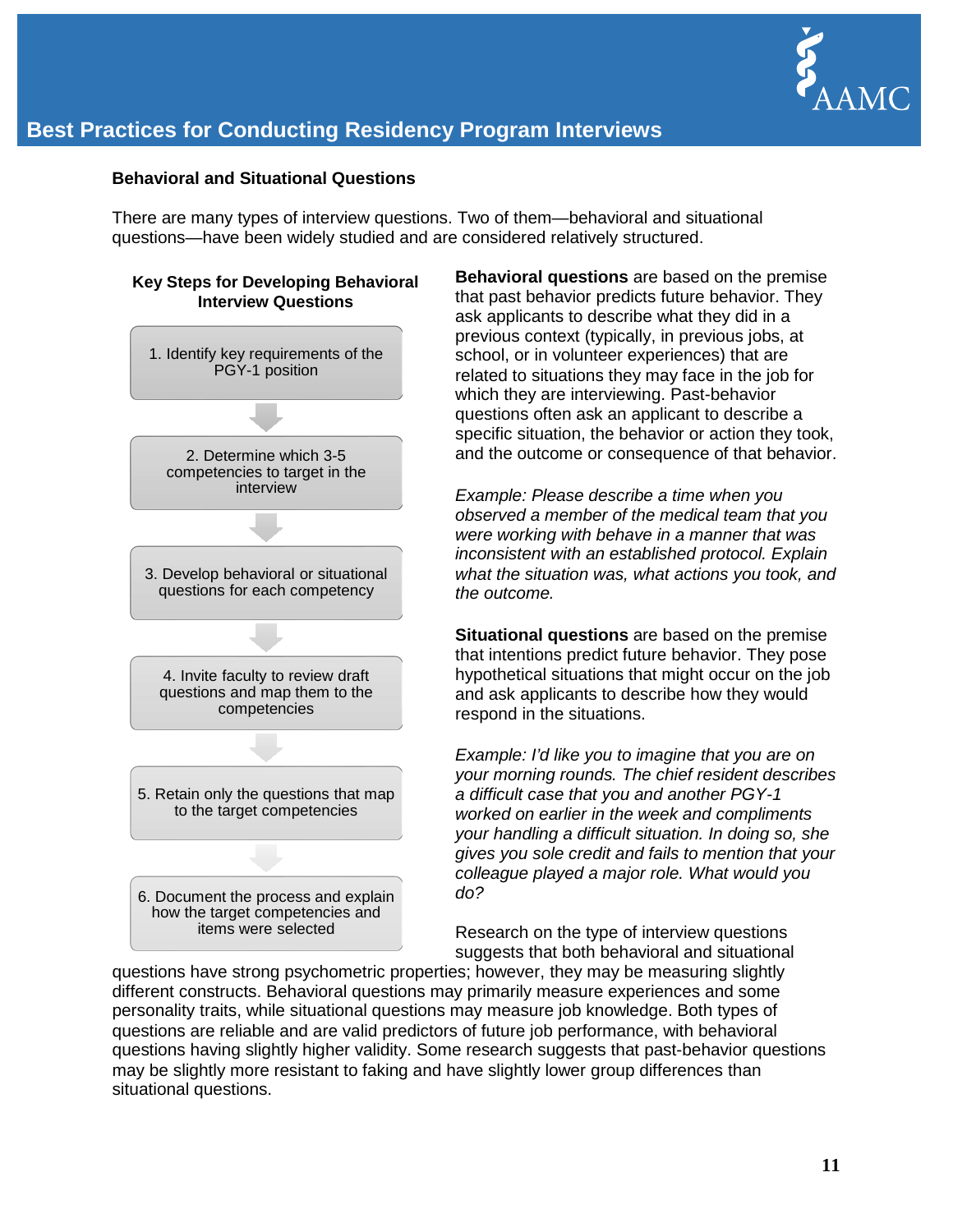

#### <span id="page-12-0"></span>**Job-Related Interview Content**

Regardless of question type, all interview questions should be job-related. That is, all questions included in the selection interview should be clearly linked to key requirements of the PGY-1 position. To the extent that alignment between an applicant's learning and work styles and the program's culture is essential to success in your program, including questions to assess fit is appropriate and job-related. Interview questions should require applicants to elaborate on specific examples that address those key requirements and/or fit. If possible, identify the key requirements of the PGY-1 position and the competencies necessary to perform the work and learn new skills. Competencies that are identified as critical for success at entry are good targets for the interview because they are required to perform work on day 1 and are more likely to predict applicants' future performance in the program.

> *Maintain a balance between the number of competencies you want to assess, the number of questions needed to assess them, and the amount of time you have available for each interview*

If you do not have the resources required to conduct a thorough analysis of the key requirements of the PGY-1 position, consider using your program's PGY-1 performance evaluation tools (for example, milestones) and talking to other faculty about what competencies are critical for success when PGY-1s enter your program (and whose lack would lead to failure). Another option is to use the [Accreditation Council on Graduate Medical Education \(ACGME\)](http://www.abms.org/board-certification/a-trusted-credential/based-on-core-competencies/)  [Core Competencies,](http://www.abms.org/board-certification/a-trusted-credential/based-on-core-competencies/) the [AAMC Core Entrustable Professional Activities for Entering Residency,](https://members.aamc.org/eweb/DynamicPage.aspx?Action=Add&ObjectKeyFrom=1A83491A-9853-4C87-86A4-F7D95601C2E2&WebCode=PubDetailAdd&DoNotSave=yes&ParentObject=CentralizedOrderEntry&ParentDataObject=Invoice%20Detail&ivd_formkey=69202792-63d7-4ba2-bf4e-a0da41270555&ivd_prc_prd_key=E3229B10-BFE7-4B35-89E7-512BBB01AE3B) or your specialty organization's milestones as a starting point for thinking about what content to include in the interview. If the milestones or other models are used as a starting point for your selection interview, remember that they are broad descriptions of residency performance. It is important to consider which aspects are relevant to the program's PGY-1 position. The selection interview should only target content that trainees should be expected to demonstrate on day 1, not content that they will be expected to learn during training.

As mentioned in the introduction, the interview day may have several components besides the applicant interview. It is important to think about the purpose of each component of the interview day and what information needs to be gathered in each part. Using interviews to recruit applicants can distract from assessing an applicant's preparedness for your program. If possible, dedicate separate time for recruiting and answering applicants' questions during the interview day. This may help keep the interview focused on job-related content and prevent ancillary information from influencing interviewer ratings.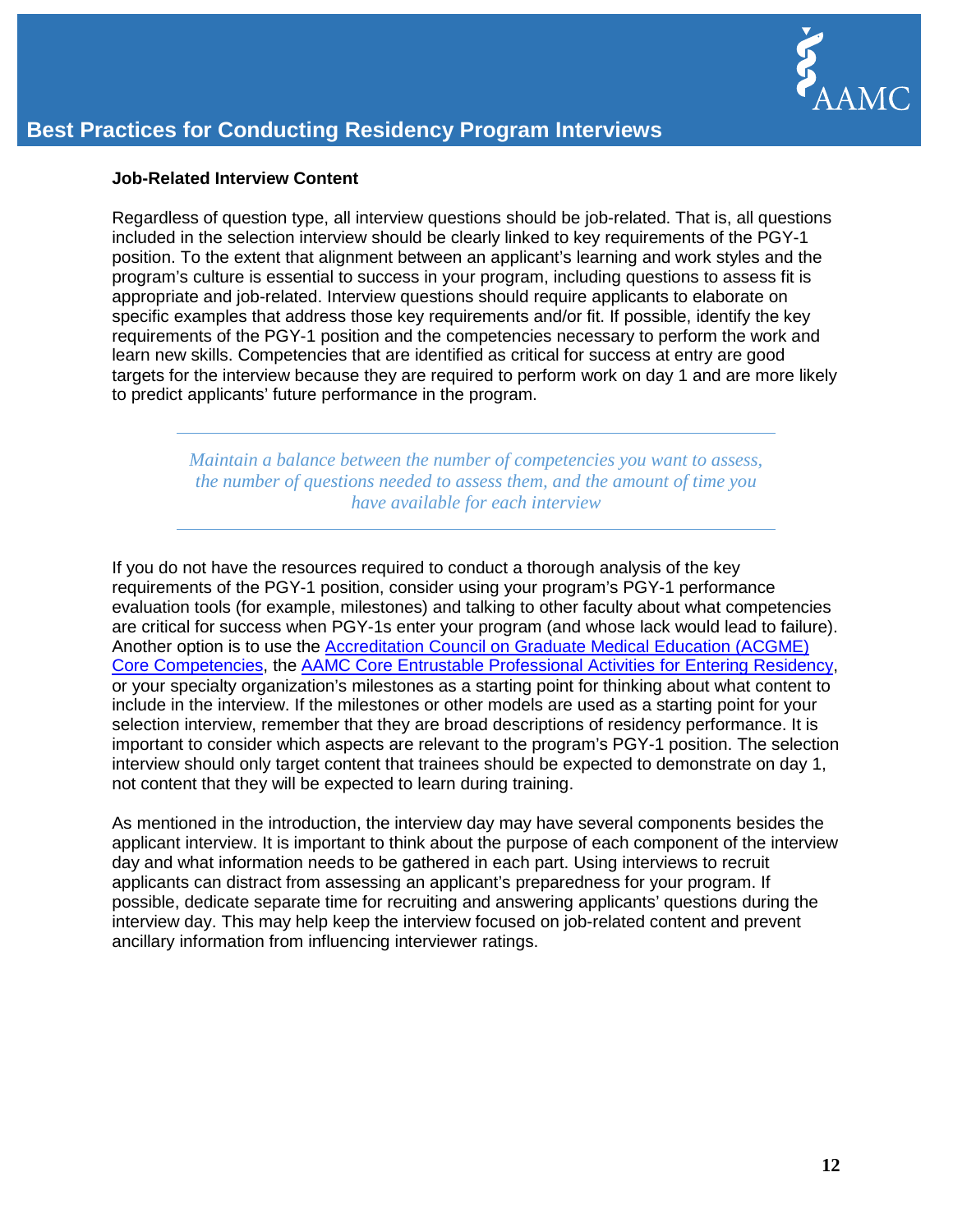

#### <span id="page-13-0"></span>**Evaluating Interview Responses**

A best practice is to use rating scales to evaluate applicants' responses. Incorporating rating scales into the interview typically enhances reliability, validity, and fairness of interview scores without causing negative applicant reactions. It will also increase interviewers' ability to compare applicants because they were evaluated on a common scale.

There are five key points to note about rating scales:

- They can be designed to evaluate applicants' responses to individual questions, a small number of competencies, or overall suitability for the job. A best practice is to develop rating scales for the small number of competencies that the interview was designed to assess.
- They can be developed to work with behavioral and situational questions.
- The number of points on the rating scale often varies from three to seven. Deciding how many points there should be on the rating scale typically depends on the number of proficiency levels (or scale points) you think reflect the range of behaviors observed among PGY-1s.
- Ideally, each point on the rating scale is anchored with behavioral examples that describe each level of proficiency. The behavioral examples on the rating scales should reflect faculty expectations of each level of performance for PGY-1s, providing raters with common definitions for each point on the scale. This will both make the rating task easier for raters and help ensure that applicants are being evaluated in a consistent manner.
- Interviewers should be instructed to use the behavioral examples on the rating scale as a general guide for evaluating applicants' responses.

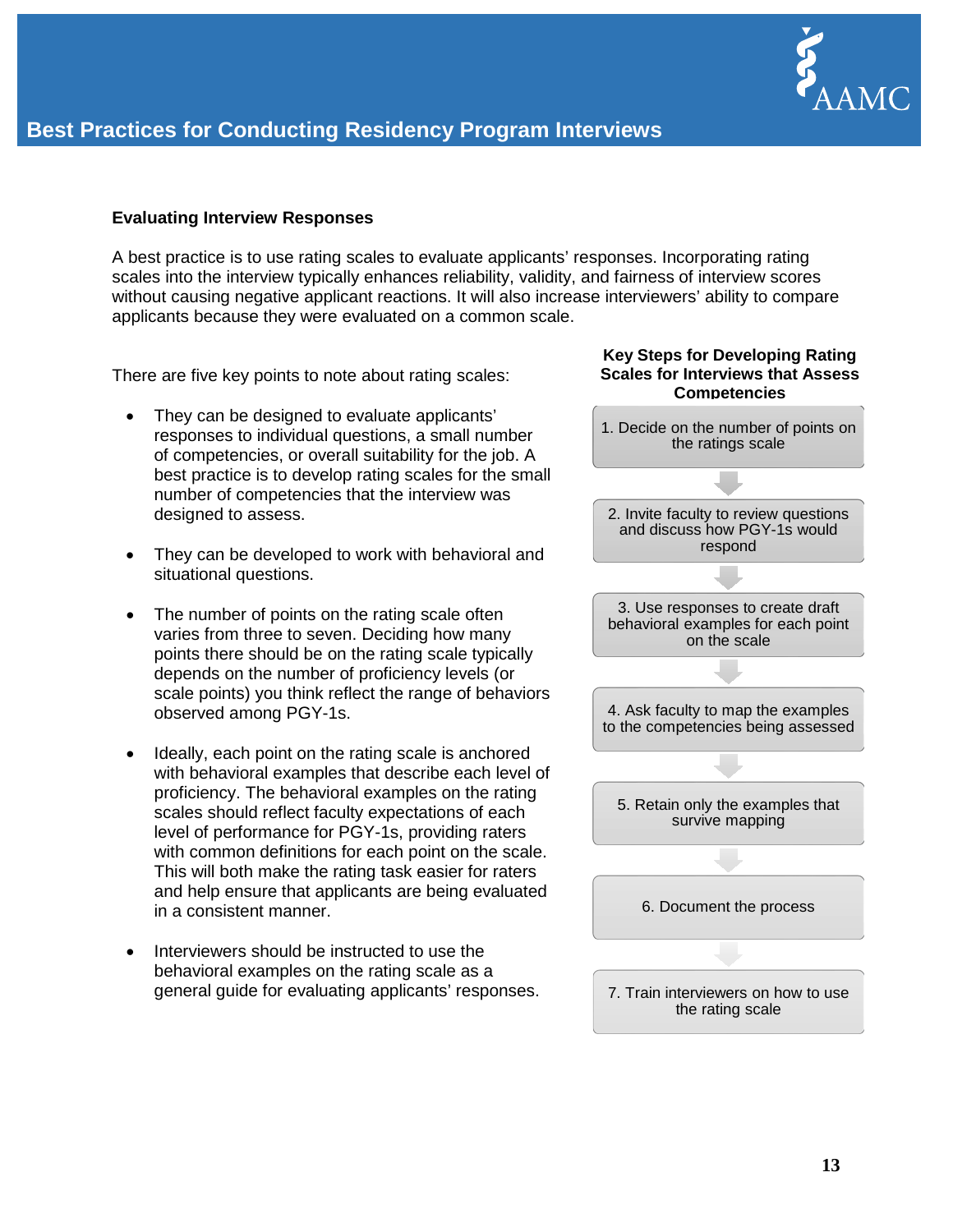

### <span id="page-14-0"></span>**Section 2: The Resident Applicant Interview—A Practical Guide for Faculty**

This section provides general guidance on best practices for the stages of the residency applicant interview process:

- *1. Preparing for the interview*
- *2. Starting the interview*
- *3. Conducting the interview*
- *4. Closing the interview*
- *5. Evaluating the interview*

Prospective faculty and resident interviewers should consider taking the institution's interviewer training course (if available), participating in institution or national training programs such as a course on unconscious bias, and familiarizing themselves with the job requirements for PGY-1 residents and the mission and the goals of the institution and the residency program.

### <span id="page-14-1"></span>*Stage 1. Preparing for the Interview*

Before meeting the applicant, it is important that interviewers familiarize themselves with the interview materials (for example, the interview script, possible or required interview questions, competency definitions, and descriptions of rating scales). The following should be readily available:

- A list of questions or topics to discuss
- A way to take notes during the interview
- The scoring rubric or rating scale(s), if applicable
- The interview schedule

### <span id="page-14-2"></span>*Stage 2. Starting the Interview*

**Create a comfortable atmosphere.** To create an open and relaxed atmosphere that will encourage the applicant to share information:

- Welcome the person in a friendly manner.
- Introduce yourself, giving your name and title.
- Tell the applicant how long the interview will take.
- If you plan on taking notes during the interview, tell the applicant before you begin the interview. You can explain that taking notes helps to ensure that you remember responses accurately.
- If you know that you might be interrupted during the interview by a call or urgent matter, tell the applicant about that possibility before you begin the interview.

**Avoid the influence of first impressions or "gut" instinct**. No matter what the applicant's personal appearance is or the "chemistry" between you and the applicant, remember that these do not predict how well a person is likely to do as a resident in your program. Relying on a first impression may limit the quality and amount of job-related information you gather during an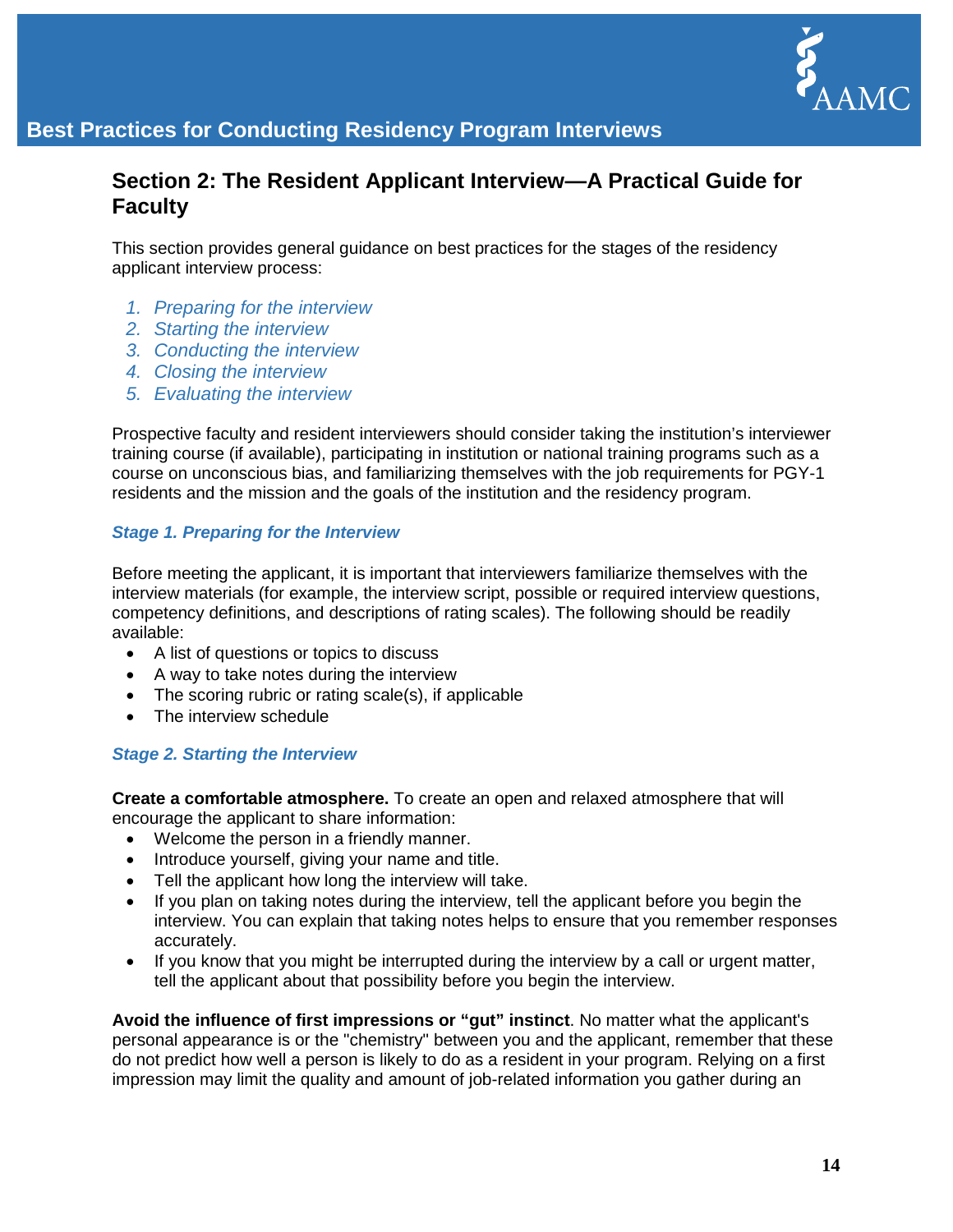

interview; it is important to keep your focus on listening to the applicant's answers and to be as thorough as possible with all applicants.

#### <span id="page-15-0"></span>*Stage 3. Conducting the Interview*

 $\overline{a}$ 

**Ask job-relevant questions.** It is a best practice for interview questions to be clearly linked to job requirements. If there is a set of predetermined questions or topics from which questions should be asked, it is important to adhere to those questions or topics for consistency across interviews. If interviewers can ask their own questions, make sure they are relevant to the job.

**When possible, use situational and behavioral questions.** Both behavioral and situational questions improve interview structure and have strong psychometric properties. *Behavioral*  questions ask applicants to describe a specific situation, the behavior or action they took, and the outcome or consequence of that behavior. *Situational* questions pose hypothetical situations that may occur on the job and ask applicants to describe how they would respond in the situation.

**Avoid inappropriate questions and always check with your institution's legal counsel about inquiries the may be prohibited by law or employer policy.** The following topics should be avoided during an interview:

- **Demographics:** Age, race, religion, socioeconomic status, ethnicity, sexual orientation, gender identity, national origin
- **Family:** lineage, ancestry, primary or native language, marital status, maiden name or family surname, relationships or people applicant lives with, family issues (parental status, age of dependents, plans for children)
- **Personal:** Height and weight, physical and mental disabilities, physical appearance, personal activities that probe for personal affiliations
- **History:** Military discharge, arrests, criminal convictions
- **Other programs or specialties, and ranking plans:** Information about other programs or specialties to which they might be applying and/or how the applicant plans to rank your program[3](#page-15-1)

**Ask job-related probing questions.** In many cases, applicants do not provide enough information in their initial response, so the interviewer may need to prompt or ask follow-up questions. Asking a follow-up question such as, "Could you be more specific?" or "Could you tell me more about that?" is helpful in gathering as much information as possible without leading the applicant to an answer. If probing questions are used, they should be used consistently with all applicants who provide an incomplete initial response to ensure that everyone has the same opportunity to explain a response. Be aware that asking too many probing questions provides a cue to applicants about the types of answers you are looking for and may increase the likelihood of faking a response.

<span id="page-15-1"></span><sup>3.</sup> NRMP policies state that programs cannot require any applicant to disclose information about where they have applied and how they plan to rank programs. For more information, see [http://www.nrmp.org/faq-sections/policy-applicants/.](http://www.nrmp.org/faq-sections/policy-applicants/)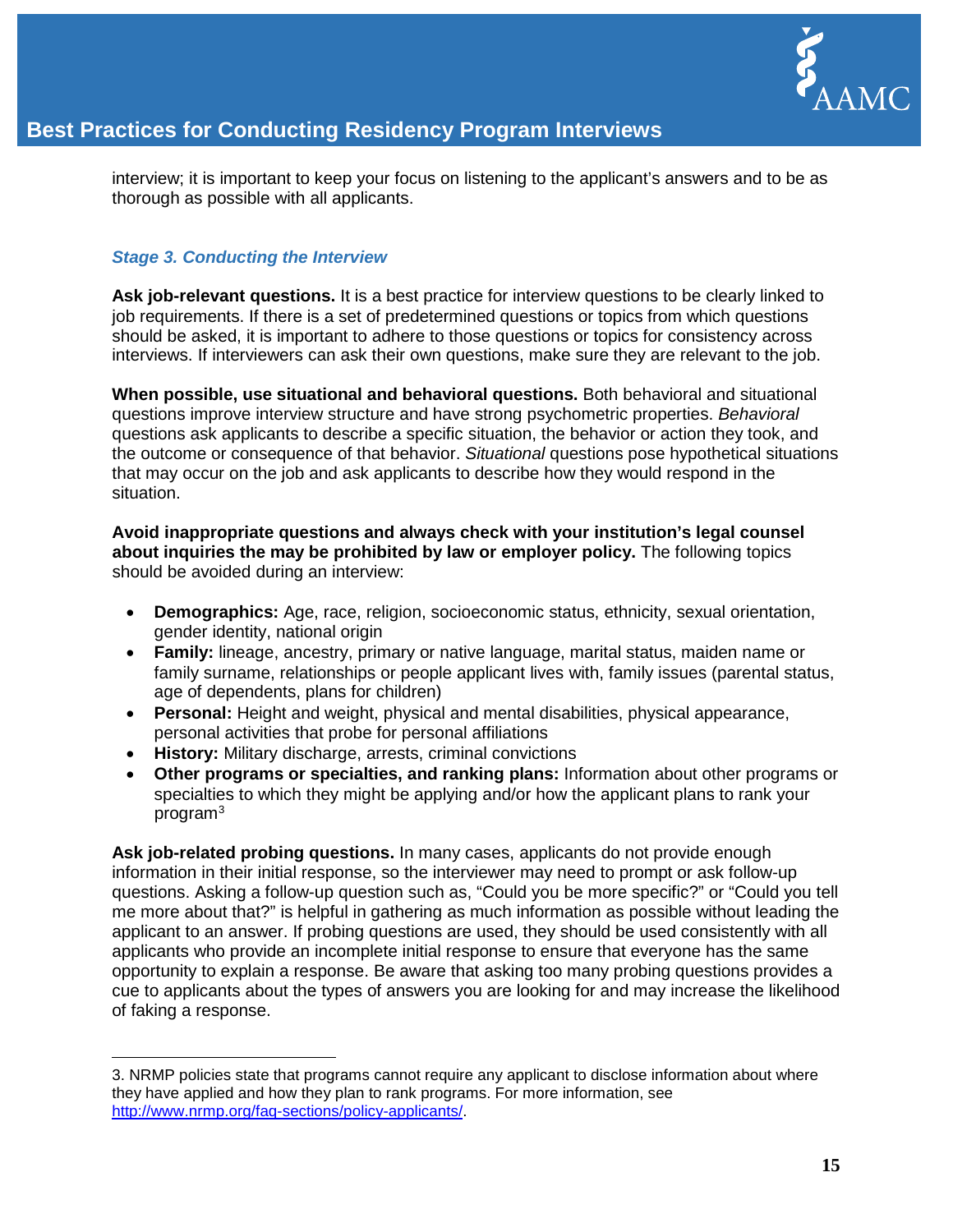

If using situational or behavioral interview questions, the STAR acronym can help interviewers ensure they gather all important information about each question:

- **Situation** or **Task:** Did the applicant describe the context for the event being discussed?
- **Action:** Did the applicant describe the exact behaviors or actions taken (or what would be done)?
- **Result:** Did the applicant describe the outcomes or consequences of the behaviors or actions?

#### **Probes for Situational Interview Questions**

#### Situation or Task

- What do you consider the most critical issue in this situation?<br>- What other issues are of concern?
- What other issues are of concern?

#### **Action**

- What would you say?
- What is the first thing you would do?
- What factors would affect your course of action?<br>- What other actions could you take?
- What other actions could you take?

#### **Results**

- How do you think your action would be received?
- What would you do if your action was not received well?<br>- What do you consider benefits of your action?
- What do you consider benefits of your action?

#### **Probes for Behavioral Interview Questions**

#### Situation or Task

- What factors led up to the situation or task?
- Could you or anyone else have done something to prevent the situation or task?
- What did you determine as the most critical issue to address in this situation or task?

#### Action

- How did you respond?
- What was the most important factor you considered in taking action?
- What is the first thing you did?

#### Results

- What was the outcome?
- Is there anything you would have said and/or done differently?
- Were there any benefits from the situation?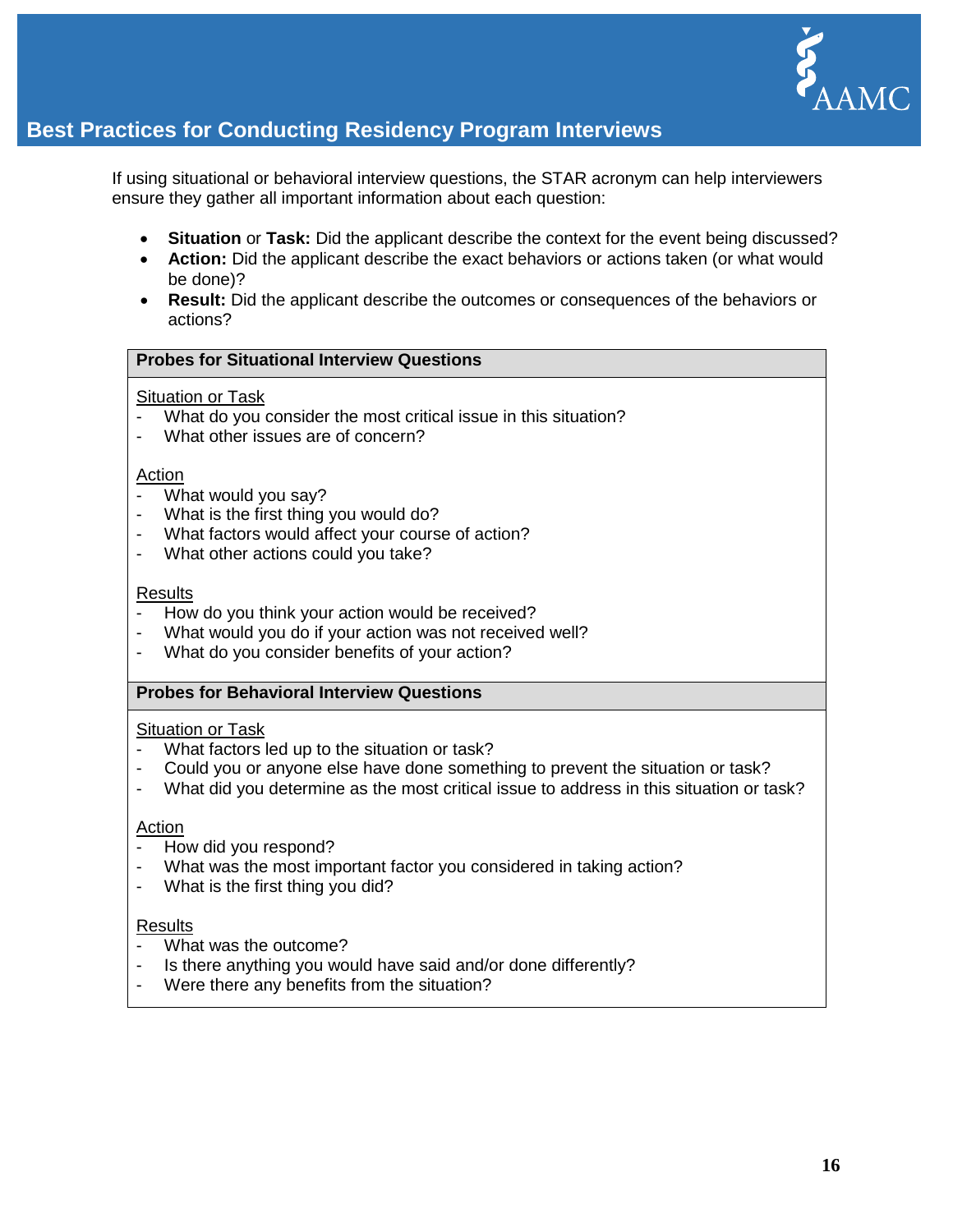

If the program does not use situational or behavioral interview questions, more generic and open-ended probing questions can be used.

**Open-ended probing questions: Ways to ask an applicant to elaborate on a response**  Tell me more about that. What happened? Why is that? - How did you react? - How did that come about? Help me understand that better. Please go on. Explain that to me. Could you be more specific?

- How come?
- Give me another example, please.

**Take short notes.** Notes allow you to base your evaluations on all available information and assist you in making the most objective evaluations possible. Your notes should provide sufficient information about the interview content to justify how you evaluate candidates. Focus on recording relevant key words or phrases in the applicant's responses rather than trying to capture responses verbatim.

Some important traps to avoid when taking notes include:

- Don't make inferences about what the applicant meant or write down your opinions of what the applicant said. For example, do not write "bad answer" or "great problem solver" as these are evaluative statements that provide no factual evidence of the applicant's response.
- Don't include any reference to race, color, religion, sex, national origin, age, or other factors not related to the stations or rating scales, even if the applicant mentions these things.
- Don't allow your note taking to be a signal to applicants about the quality of their responses. For example, do not take notes only when something very positive or very negative has just been said.

#### <span id="page-17-0"></span>*Stage 4. Closing the Interview*

At the end of the interview, thank the applicant and tell him or her where to go next. Be careful not to give the applicants any feedback on their interview performance or share your notes.

#### <span id="page-17-1"></span>*Stage 5. Evaluating the Interview*

As soon as possible after the applicant leaves the room, review your notes. Fill in any important details you may have missed. Evaluate the applicant using the approach designed by your program—ideally, before the next interview begins. Ratings of the applicant should be supported by the notes.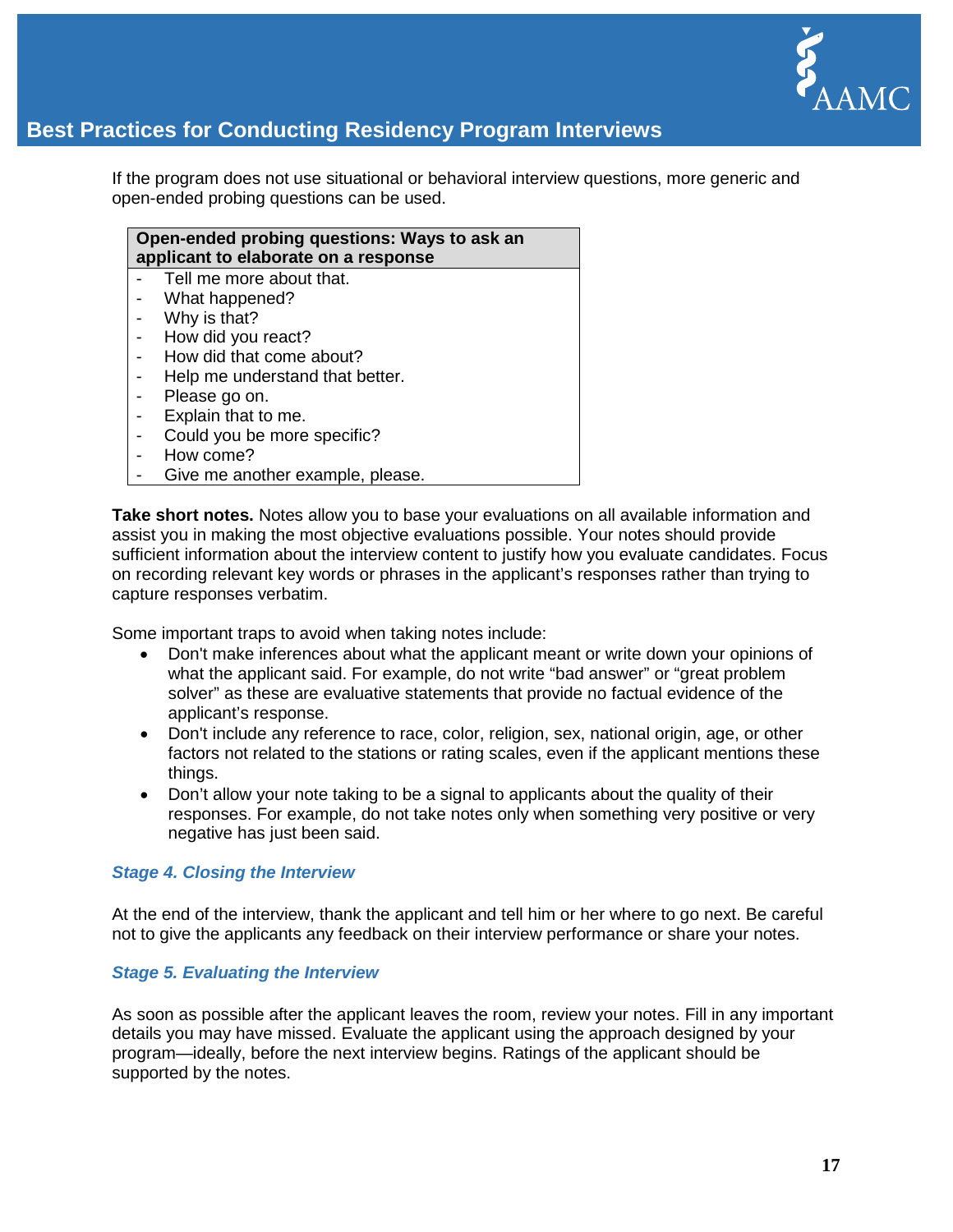

**Be aware of your unconscious bias.** Everyone holds unconscious biases about other people or groups of people based on attitudes, associations, and stereotypes. Interviewers can help mitigate their individual biases through:

- awareness of strong reactions for or against a particular applicant or type of applicant,
- basing scores on deliberate thinking and decision-making rather than on first impressions, and
- perspective taking.

Increasing standardization of interview content and evaluation is likely to reduce the impact of unconscious bias on the interview process. For example, the impact of unconscious bias can be mitigated in part through enhancements to the interview process such as clearly defining criteria, using a scoring rubric, having a diverse pool of interviewers, and training interviewers on proper interview technique.

For more information, please see the AAMC's virtual seminar [What You Don't Know: The](https://www.aamc.org/members/leadership/catalog/178420/unconscious_bias.html)  [Science of Unconscious Bias and What to Do about it in the Search and Recruitment Process](https://www.aamc.org/members/leadership/catalog/178420/unconscious_bias.html) and an *[AAMC Reporter](https://www.aamc.org/newsroom/reporter/january2016/453944/unconscious-bias.html)* article on unconscious bias in academic medicine.

**Be aware of common rating errors.** Although often unintentional, common rating errors can decrease the validity and fairness of interviews. Here are some of the most common types of rating errors to be mindful of when rating each applicant's interview responses:

- *Halo/Horns effect:* Allowing ratings of performance based on one response to influence ratings for another response. For example, allowing a rating on a question assessing teamwork to influence the rating on a question assessing motivation.
- *Central tendency:* Rating all applicants in the middle of the rating scale (for example, giving all 3s in a 5-point rating scale). Interviewers should feel comfortable using the entire range of the rating scale.
- *Leniency/severity:* Giving high or low ratings to all applicants, irrespective of their actual responses.
- *Contrast effects:* Comparing one applicant with the performance of previously interviewed applicants. The order in which the applicants are interviewed can affect the ratings they are given. While making ratings, interviewers should refrain from comparing applicants. Instead, interviewers should focus on evaluating each applicant's response in relation to the rating scale.

Providing interviewers with regular training and feedback on their scoring relative to program standards and other interviews can help mitigate these errors.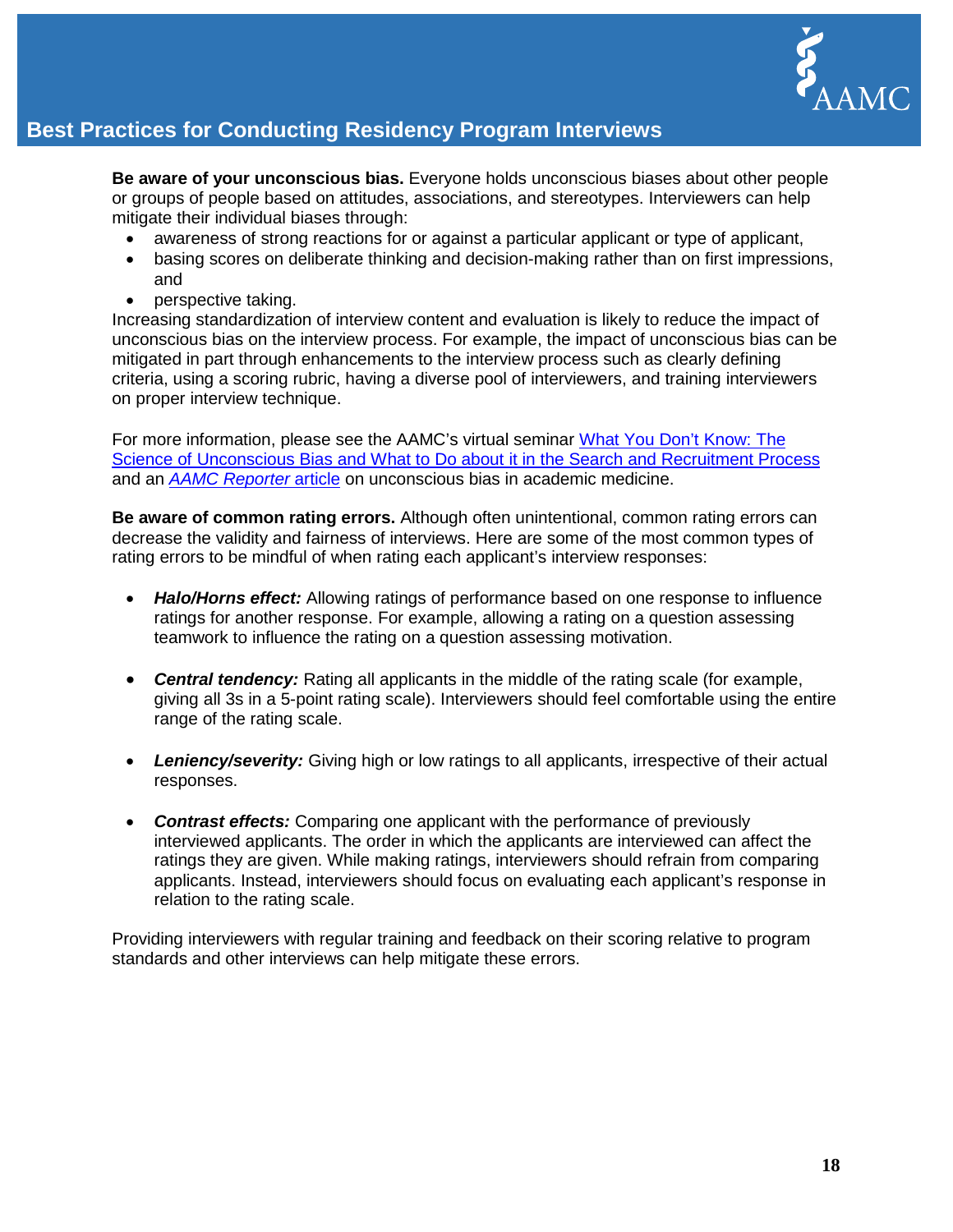

## <span id="page-19-0"></span>**Interview Do's and Don'ts**

#### **Dos and Don'ts for Conducting Interviews**

#### **Do**

- Ask job-related questions.
- Use positive body language such as smiling and nodding occasionally.
- Refocus the applicant if he or she goes off track, by making a brief comment about the applicant's remarks (such as, "OK") and then firmly move back to the original question.
- Spend more time listening than talking.

#### **Don't**

- Use negative body language such as raising an eyebrow, frowning, or using a harsh tone of voice.
- Give feedback to the applicant about his or her performance during the interview (such as, "Good" or "Great").
- Ask judgmental, why, leading, or yes/no questions.

#### **Dos and Don'ts for Evaluating Interviews**

#### **Do**

- Stay objective―focus on facts, not opinions.
- Focus on the applicant's responses to interview questions.
- Focus on one question or dimension at a time.
- Focus on comparing applicants' responses with scale anchors (if your program uses a rating scale).

#### **Don't**

- "Fill in" parts of the answer based on your own interpretations of the applicant's response.
- Judge an applicant based on anything outside the scoring rubric (for example, personal appearance or your "chemistry").
- Compare responses of one applicant with those of other applicants during the interview.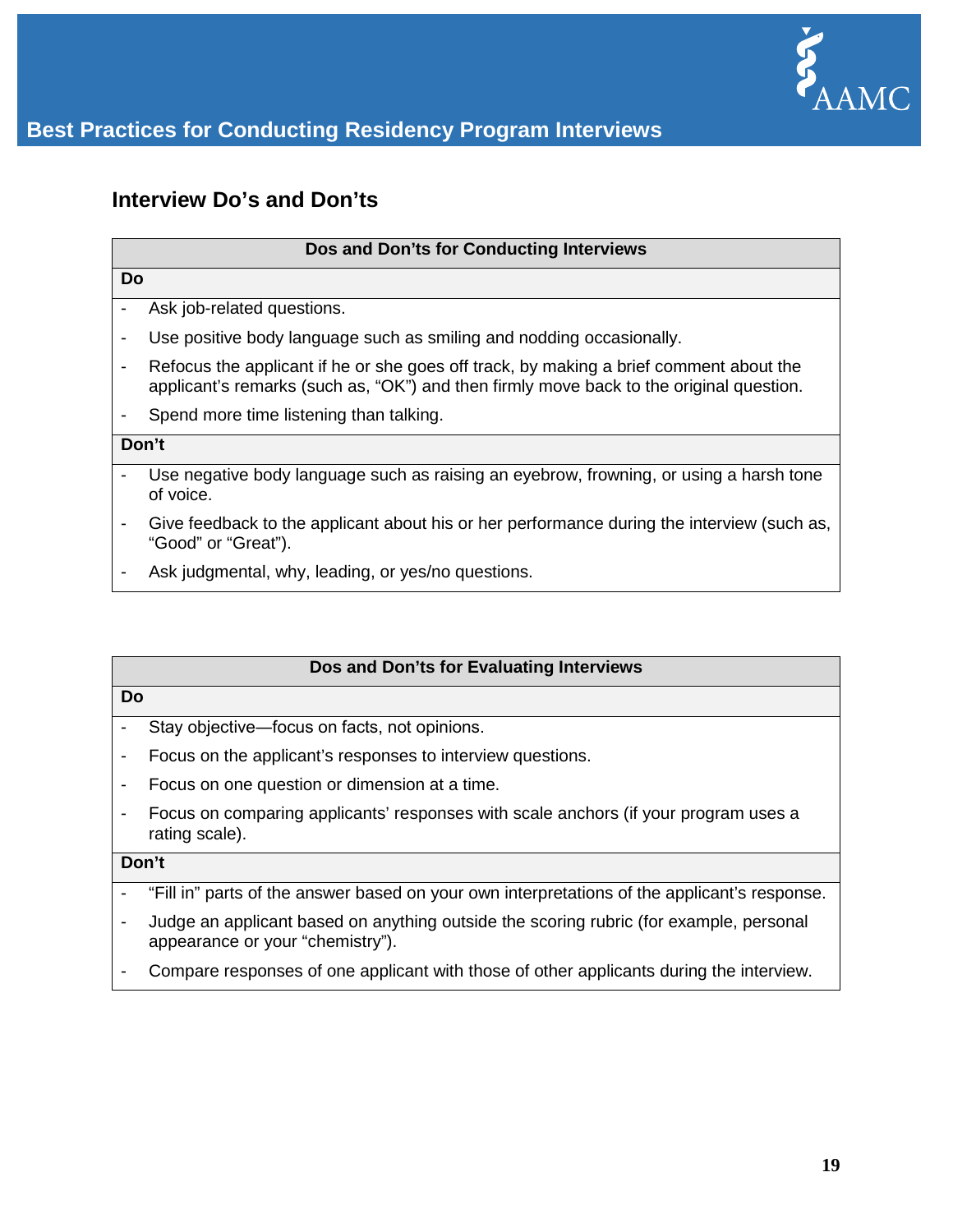

### <span id="page-20-0"></span>**References**

- Banaji MR, Greenwald .G. Blindspot: The Hidden Biases of Good People. New York: Delacourte Press, 2013.
- Campion MA, Palmer DK, Campion JE. A review of structure in the selection interview. Pers Psychol. 1997;50:655-702.
- Easdown LJ, Castro PL, Shinkle EP, Small L, Algren J. The behavioral interview, a method to evaluate ACGME competencies in resident selection: a pilot project. J Educ Perioper Med. 2005;7(1):E032.
- Hartwell CJ, Campion MA. Getting on the same page: The effect of normative feedback interventions on structured interview ratings. J Appl Psychol. 2016;101(6):757-778.
- Huffcutt AI, Roth PL. Racial group differences in employment interview evaluations. J Appl Psychol. 1998;83(2):179-189.
- Kristof-Brown AL, Zimmerman RD, Johnson EC. Consequences of individuals' fit at work: A meta-analysis of person-job, person-organization, person-group, and person-supervisor fit. Pers Psychol. 2005;58(2):281-342.
- Levashina J, Campion MA. Measuring faking in the employment interview: development and validation of an interview faking behavior scale. J Appl Psychol. 2007;92(6):1638-1656.
- Levashina J, Hartwell CJ, Morgeson FP, Campion MA. The structured employment interview: Narrative and quantitative review of the research literature. Pers Psychol. 2014;67(1):241-293.
- McDaniel MA, Whetzel DL, Schmidt FL, Maurer SD. The validity of employment interviews: A comprehensive review and meta-analysis. J Appl Psychol. 1994;79 599-616.
- Patrick LE, Altmaier EM, Kuperman S, Ugolini K. A structured interview for medical school admission, Phase 1: Initial procedures and results. Acad Med. 2001;76(1):66-71.
- Roth PL, Van Iddekinge CH, Huffcutt AI, Eidson Jr CE, Bobko P. Corrections for range restriction in structured interview ethnic group differences: The values may be larger than researchers thought. J Appl Psychol. 2002;87(2):369-376.
- Santen SA, Davis KR, Brady DW, Hemphill RR. Potentially discriminatory questions during residency interviews: frequency and effects on residents' ranking of programs in the national resident matching program. J Grad Med Educ. 2010;2(3):336-340.
- Swider BW, Barrick, MR, Harris TB. Initial impressions: what they are, what they are not, and how they influence structured interview outcomes. J Appl Psychol. 2016;101(5):625-638.